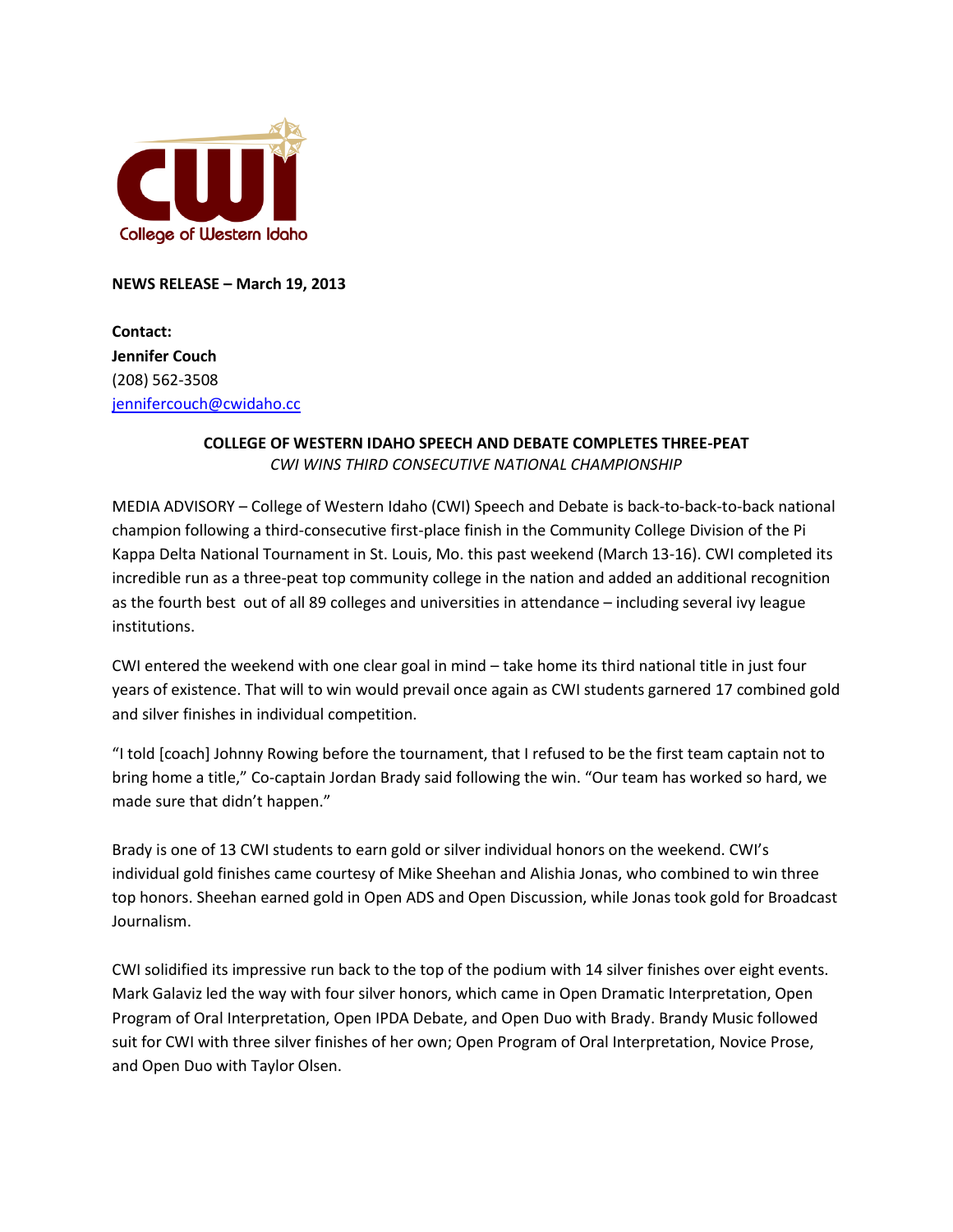"The overall success of the team is a great feeling," Brady said. "But the best feeling is watching the other students, our fellow teammates, succeed."

"The [preparation] and creative process is very collaborative," Galaviz said. "No speech is just your own. No debate is just your own. Everyone is involved so you feel the awards are earned by everyone. You wouldn't have your personal success without the rest of the team."

## **RESULTS**

*Broadcast Journalism* Alishia Jonas - Gold Mike Sheehan - Silver Casey McManus - Silver *Open Dramatic Interpretation* Mark Galaviz - Silver Kelsey Dillon - Silver *Open Program of Oral Interpretation (POI)* Mark Galaviz - Silver Brandy Music - Silver Hawley Williams - Silver *Novice Prose* Brandy Music - Silver *Open Duo* Mark Galaviz/Jordan Brady - Silver Brandy Music/Taylor Olsen - Silver *Open ADS* Mike Sheehan - Gold *Open Discussion* Mike Sheehan – Gold *Open IPDA Debate* Mark Galaviz - Silver *Novice IPDA Debate* Cyndi Kerr - Silver *Open Public Forum Debate* Alex Lange - Silver Joshua Garcia - Silver

###

The College of Western Idaho is a public, open-access, and comprehensive community college committed to providing affordable access to quality teaching and learning opportunities to the residents of its service area in western Idaho. CWI has seven campus locations throughout Southwest Idaho providing higher education and 21st Century technical skills acquisition. The college is dedicated to improving the community's economic well-being by responding with highly-educated and productive